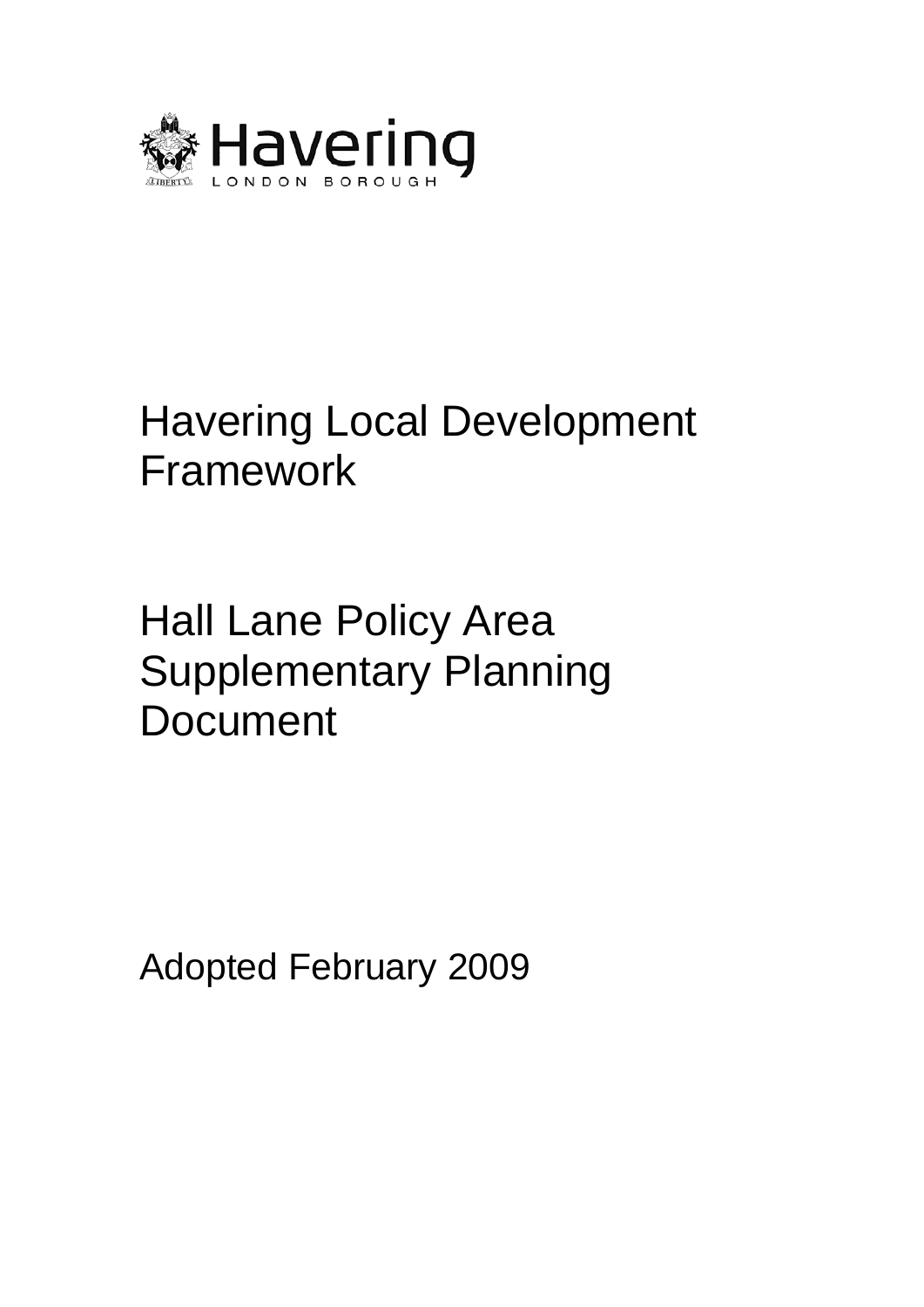# **Contents**

| 1.                                          | <b>Purpose and scope</b>      | 3 |
|---------------------------------------------|-------------------------------|---|
| 2.                                          | <b>Status</b>                 | 3 |
| 3.                                          | How does it fit with the LDF? | 3 |
| 4.                                          | <b>The Guidance</b>           | 4 |
|                                             |                               |   |
| <b>Appendix 1: Hall Lane Policy Area</b>    |                               |   |
| Appendix 2: Schedule of properties and land |                               |   |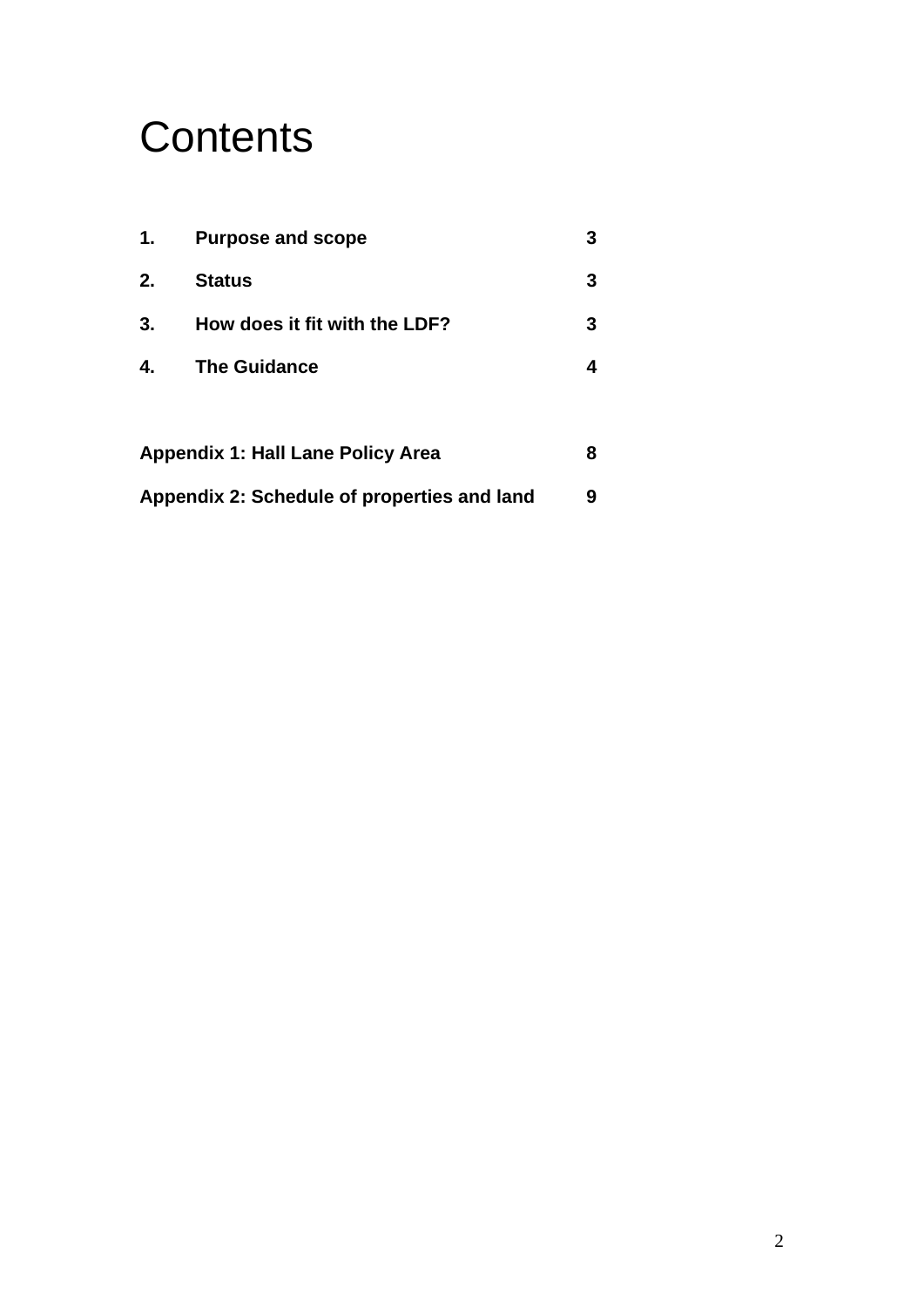# **1. Purpose and scope**

- 1.1 In line with national and regional guidance two objectives of Havering's Core Strategy are:
	- LV(A) Make Havering a place where people will want to live and where local people are able to stay and prosper, by ensuring that local and sub-regional housing need is addressed whilst maintaining and enhancing the character of Havering's residential environment which makes the borough such an attractive place to live.
	- HE(A) Preserve and enhance sites, buildings, areas and landscapes of special architectural or historic importance.
- 1.2 The Hall Lane Policy Area is a key tool in ensuring the delivery of these objectives and, accordingly, this Supplementary Planning Document (SPD) provides further detail on the implementation of Development Control Policy DC69 (Other Areas of Special Townscape or Landscape Character) which aims to maintain or enhance its special character.
- 1.3 This SPD applies to approximately 56 Hectares (138 acres) of land on either side of Hall Lane, Upminster, immediately north of Upminster Railway Station, and is shown on the Proposals Map and the map in Appendix 1 of this SPD.

# **2. Status**

2.1 The Statutory Development Plan is the starting point in determining planning applications for the development or use of land. The Development Plan consists of the London Plan and Havering's Development Plan Documents (DPDs). This SPD provides further detail on the implementation of DPD policy that applicants must follow to ensure they meet the policy requirements.

# **3. How does it fit with the Local Development Framework (LDF)?**

3.1 This SPD is one of the Local Development Documents which comprise Havering's Local Development Framework (LDF). It provides further detail on the implementation of Development Control Policy DC69 (Other Areas of Special Townscape or Landscape Character) which aims to maintain or enhance the special character of the Hall Lane Policy Area. Applicants must also satisfy the relevant policies and guidance in Havering's other Local Development Documents.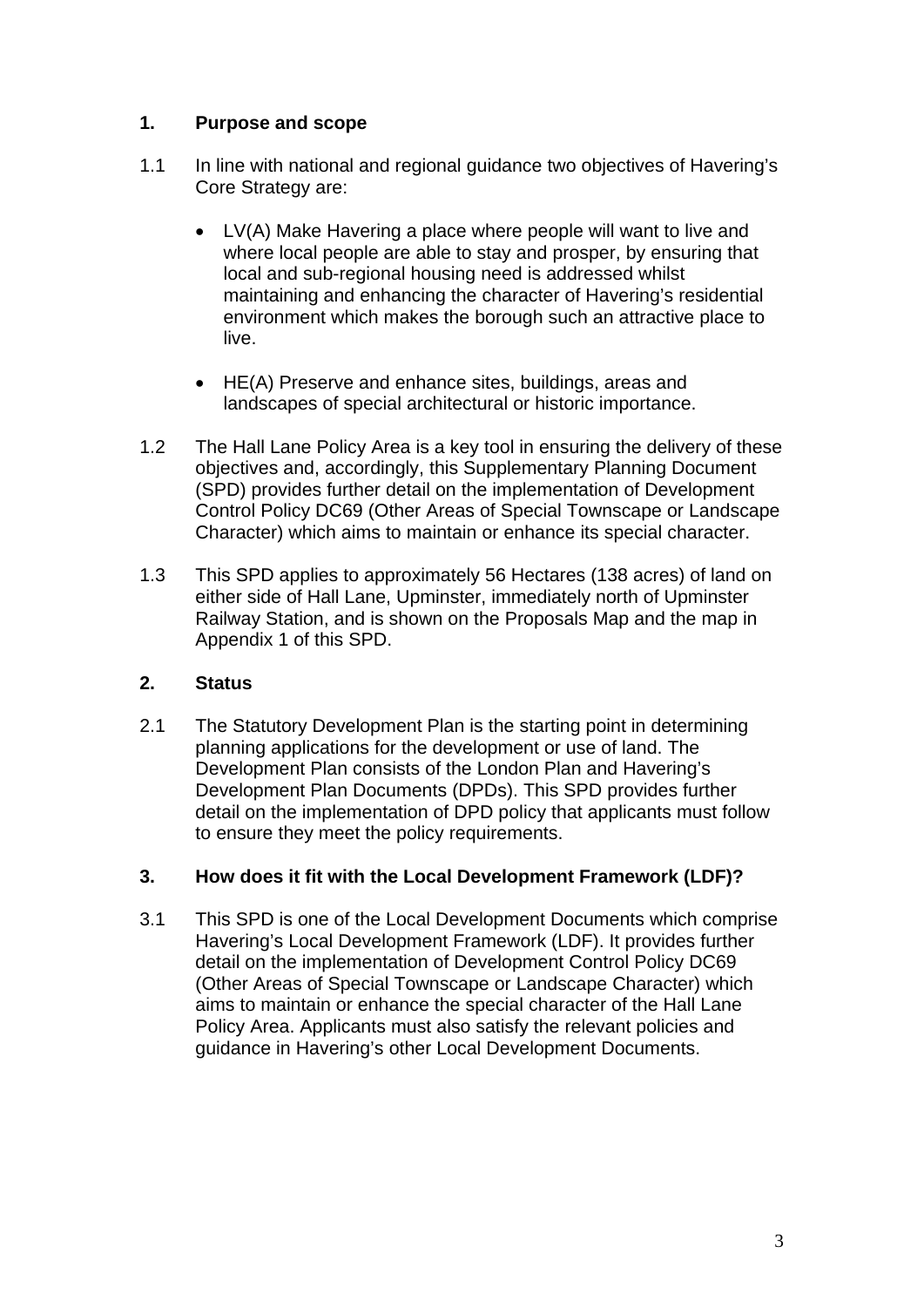# **4. The Guidance**

#### Introduction

- 4.1 The Hall Lane area of Upminster is occupied mostly by established large detached and semi-detached dwellings, generally well maintained and set in large gardens, having the amenity of considerable tree and shrub planting. There are some more recent developments of flats along the Hall Lane frontage. The area's character derives primarily from the long and well landscaped rear gardens whose size and good tree cover create unusual spaciousness which is extensive and uninterrupted.
- 4.2 For the purposes of Development Control Policy DC69 and this SPD, the area is divided into two zones in which different criteria will be applied. These are shown on the map attached as Appendix 1 and comprise:

#### Zone A

4.3 This area fronts Hall Lane between the railway line and Ashburnham Gardens and contains some developments of flats. Scope exists for further development of flats without causing harm to the character of the road. Nevertheless, the existing long and well landscaped rear gardens to Hall Lane properties do contribute to the special character of the wider area, and therefore any frontage developments will be expected to have generous rear amenity space provision. The criteria specify minimum criteria for plot sizes and frontages to help achieve this objective.

#### Zone B

- 4.4 This is the remainder of the area and is typified by relatively large semidetached and detached dwellings set in generous well landscaped gardens with good tree cover.
- 4.5 The Council will resist any proposals for flats or large scale development within Zone B which would detract from the established character of the area, particularly those above existing densities or resulting in loss of existing landscape features or open areas.
- Area development should be restricted to small scale infill plots. 4.6 To maintain or enhance the special character of the Hall Lane Policy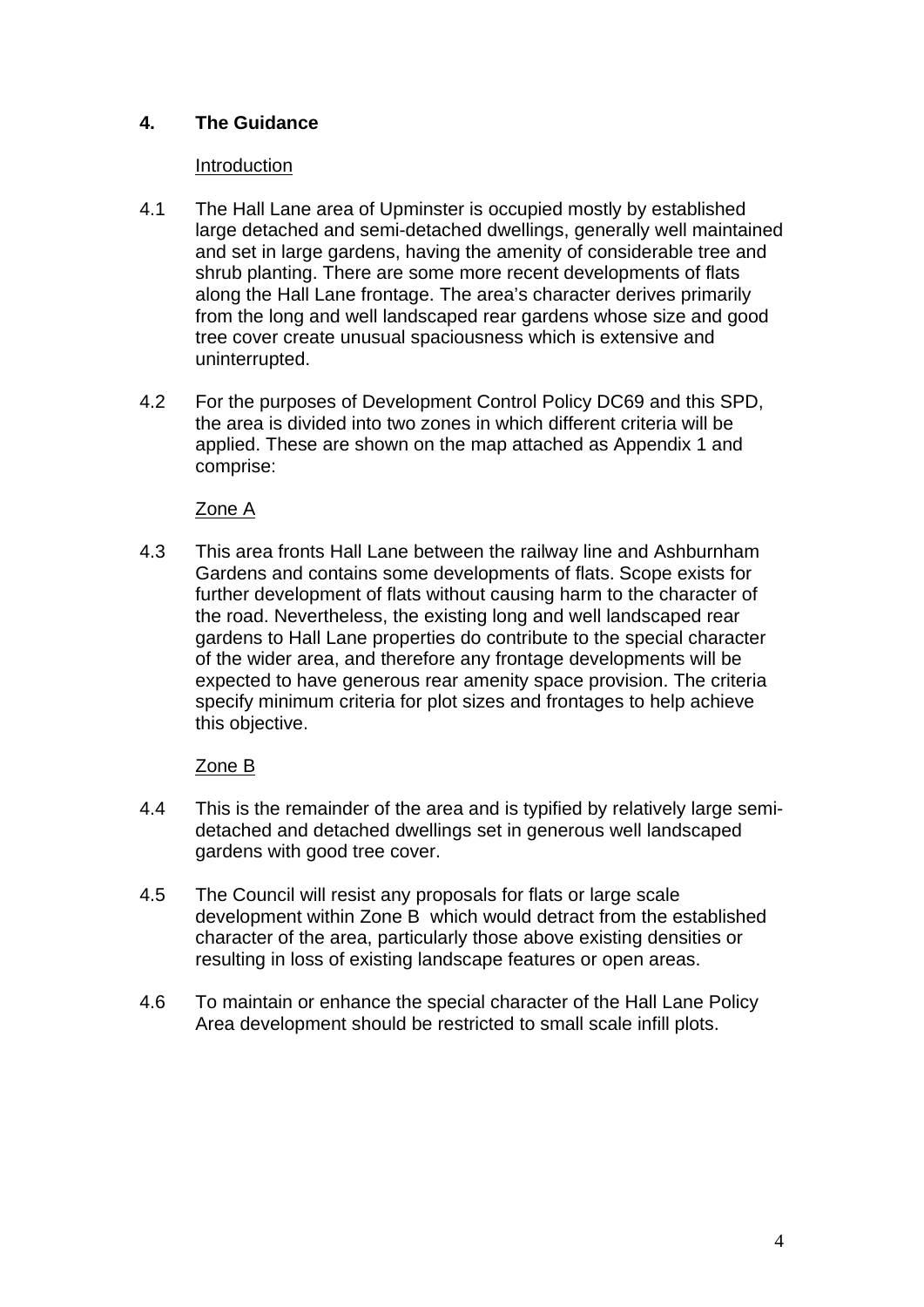# **Supplementary Guidance Criteria**

| <b>Criteria</b>  | Zone A                                                                                                                                                                                                                                                                           | Zone B |
|------------------|----------------------------------------------------------------------------------------------------------------------------------------------------------------------------------------------------------------------------------------------------------------------------------|--------|
| <b>Site Area</b> | For detached and semi-detached houses the minimum site area required is 370 square metres and the<br>minimum frontage is 10 metres.                                                                                                                                              |        |
|                  | Except for detached and semi-detached houses,<br>development will only be permitted provided an<br>area of compact shape of 1.2 hectares or more,<br>with a minimum frontage of 150 metres, has been<br>assembled by the developer.                                              |        |
|                  | South of Waldegrave Gardens and Deyncourt<br>Gardens where this is not possible, and on corner<br>sites generally, relaxation of the frontage and site<br>area requirements may be considered but only<br>where the main intentions of the policy are not<br>thereby endangered. |        |
|                  | This minimum site area has been chosen partly to retain<br>as much of the landscape as possible and also to<br>ensure as far as possible visual unity to the area.                                                                                                               |        |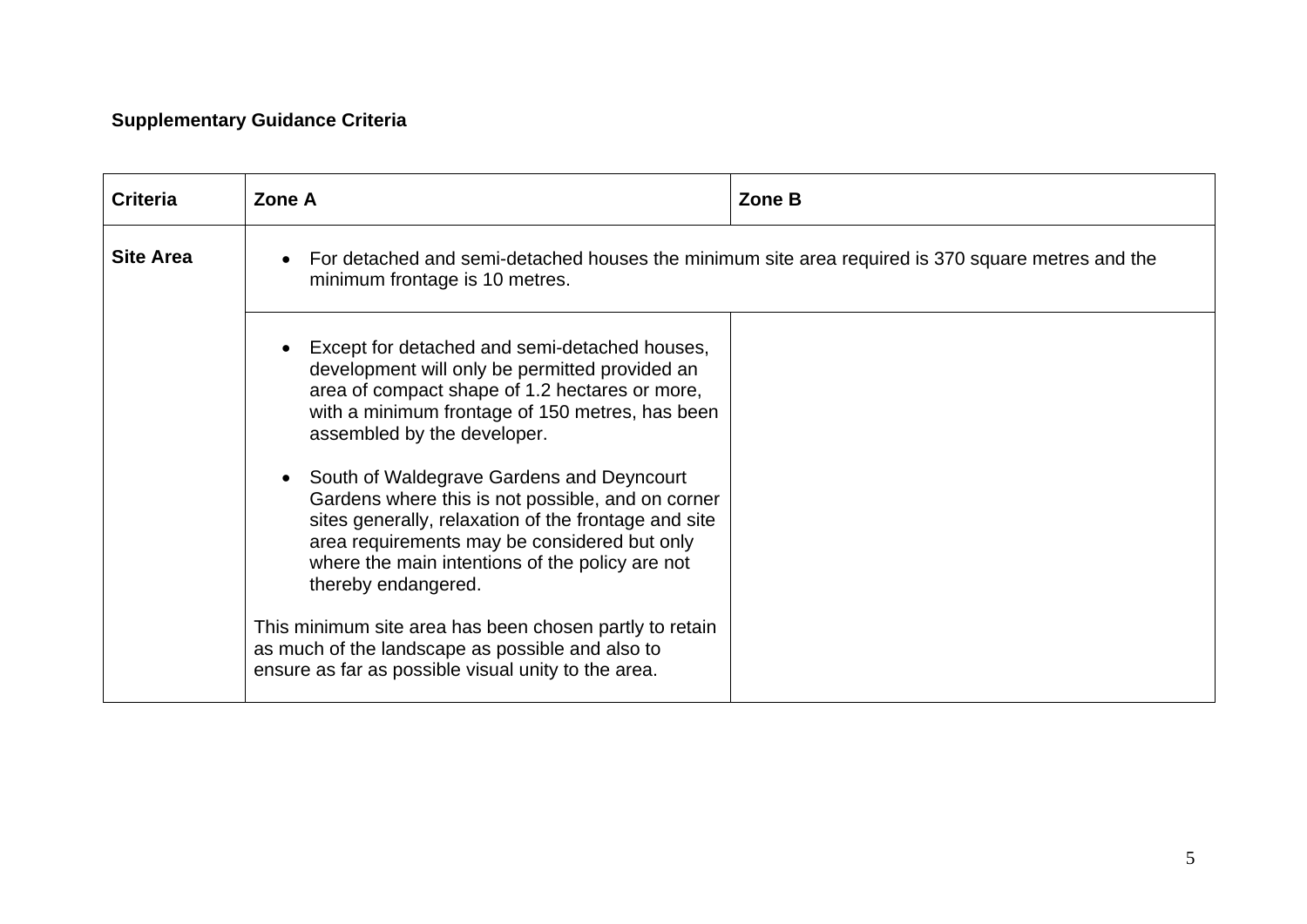| <b>Criteria</b>                     | Zone A                                                                                                                                                                                                                                                                                                                                                                                                                                                                                                                                             | Zone B                                                                                                                                                                                 |  |  |
|-------------------------------------|----------------------------------------------------------------------------------------------------------------------------------------------------------------------------------------------------------------------------------------------------------------------------------------------------------------------------------------------------------------------------------------------------------------------------------------------------------------------------------------------------------------------------------------------------|----------------------------------------------------------------------------------------------------------------------------------------------------------------------------------------|--|--|
| <b>Type and size</b><br>of dwelling | Single family detached and semi-detached houses having a minimum floor area of 116 square metres will be<br>allowed.                                                                                                                                                                                                                                                                                                                                                                                                                               |                                                                                                                                                                                        |  |  |
|                                     | $\bullet$                                                                                                                                                                                                                                                                                                                                                                                                                                                                                                                                          | The sub-division or conversion of existing dwellings into flats or maisonettes will not normally be permitted<br>where the resultant units have less than 75 square metres floorspace. |  |  |
|                                     | Flats will be allowed where the individual units<br>have a minimum floor area of 75 square metres<br>and the overall development has a maximum<br>height of three storeys. The development must<br>incorporate a private sitting out amenity space at<br>least equivalent in area to the total floorspace of<br>the flats and that is screened from public view.<br>Town houses and other forms of denser<br>development will be allowed in this area provided<br>that the floor areas of individual units are not less<br>than 116 square metres. |                                                                                                                                                                                        |  |  |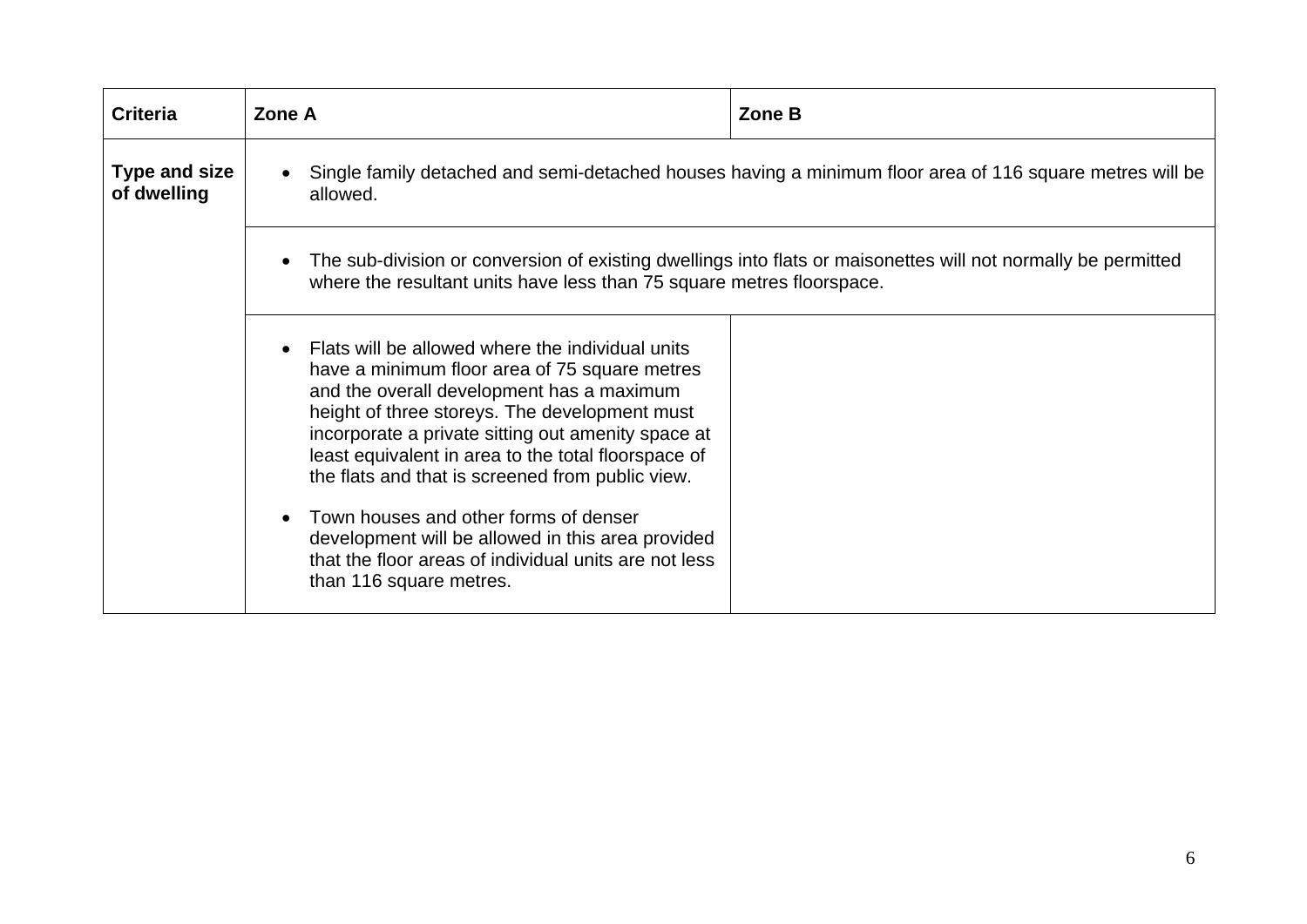| <b>Criteria</b>          | Zone A                                                                                                                                                                                                                                                                                  | Zone B                                                                                                                                                                                                       |  |  |
|--------------------------|-----------------------------------------------------------------------------------------------------------------------------------------------------------------------------------------------------------------------------------------------------------------------------------------|--------------------------------------------------------------------------------------------------------------------------------------------------------------------------------------------------------------|--|--|
| Landscape<br>and Amenity | A major element of these criteria is the retention as far as possible of the landscape and amenity created by the<br>considerable tree and shrub planting that exists.                                                                                                                  |                                                                                                                                                                                                              |  |  |
|                          | $\bullet$                                                                                                                                                                                                                                                                               | Special attention must be given to the effect of any proposal on the landscape, and to this end plans<br>submitted with any application shall include a survey of all existing trees and shrubs on the site. |  |  |
|                          | New buildings shall be sited with the object of preserving as many trees and shrubs as possible consistent<br>with good layout and design.                                                                                                                                              |                                                                                                                                                                                                              |  |  |
|                          | New planting may be required by the Council.<br>$\bullet$                                                                                                                                                                                                                               |                                                                                                                                                                                                              |  |  |
| <b>Extensions</b>        | Where planning permission is needed for the improvement or extension of existing houses, if the new work is<br>$\bullet$<br>complementary to the existing dwelling and a useful building is to be given a further lease of life, the<br>application will be considered sympathetically. |                                                                                                                                                                                                              |  |  |
| <b>Access</b>            | The Council will seek to restrict the number of<br>side road junctions off Hall Lane by ensuring new<br>internal estate roads are capable where<br>appropriate of being extended to serve adjoining<br>land.                                                                            | No access will be permitted off Courtenay<br>Gardens or Engayne Gardens to residential<br>development in Zone A.                                                                                             |  |  |
|                          | Alternatively, consideration may be given to new<br>$\bullet$<br>estate roads being connected to existing side<br>roads where this can be achieved within the<br>envelope of Zone A, without damaging the<br>character of the roads concerned.                                          |                                                                                                                                                                                                              |  |  |
|                          | If new accesses are provided from Hall Lane this<br>$\bullet$<br>should not normally result in the spacing of side<br>road junctions off Hall Lane being less than 90<br>metres.                                                                                                        |                                                                                                                                                                                                              |  |  |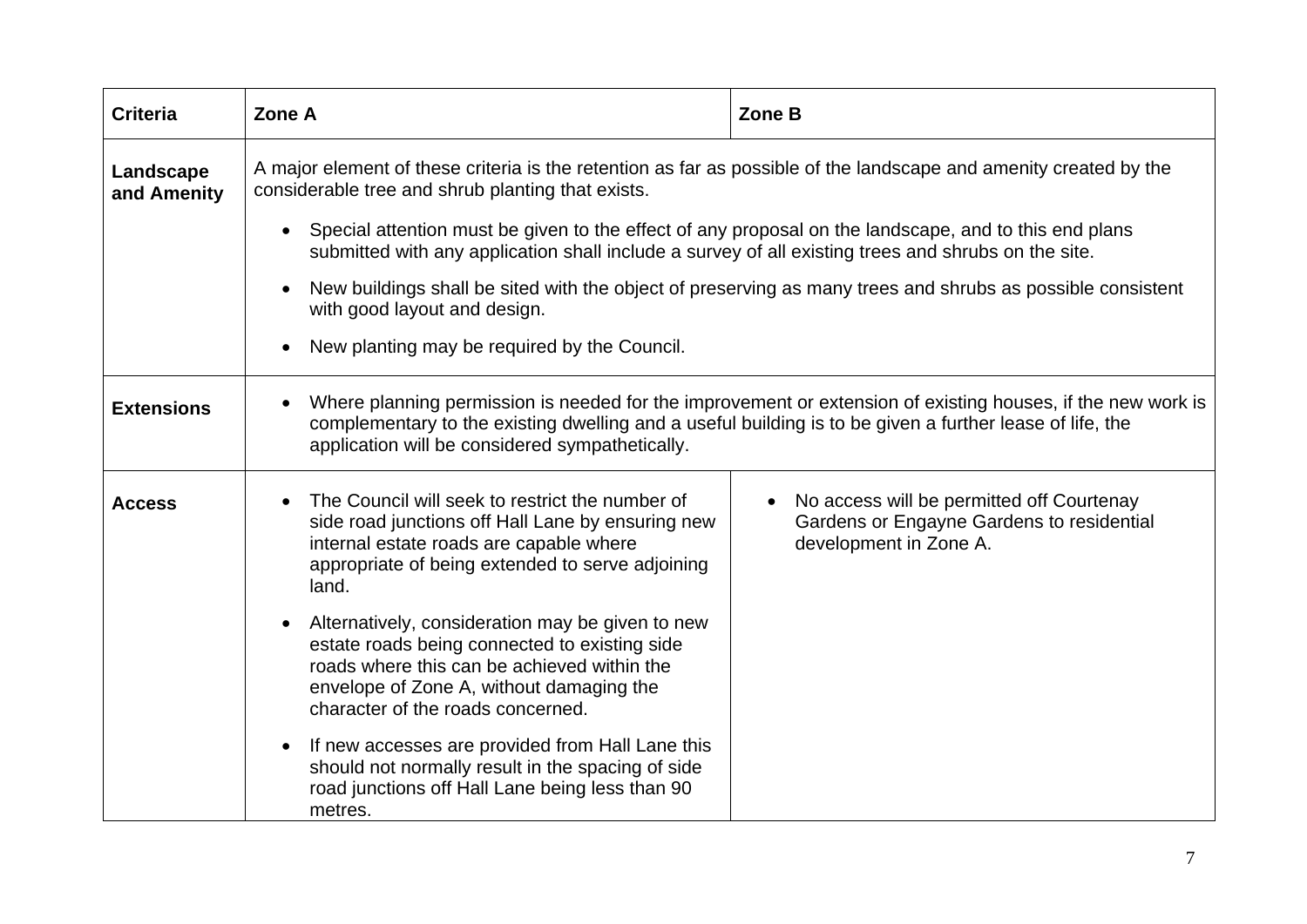